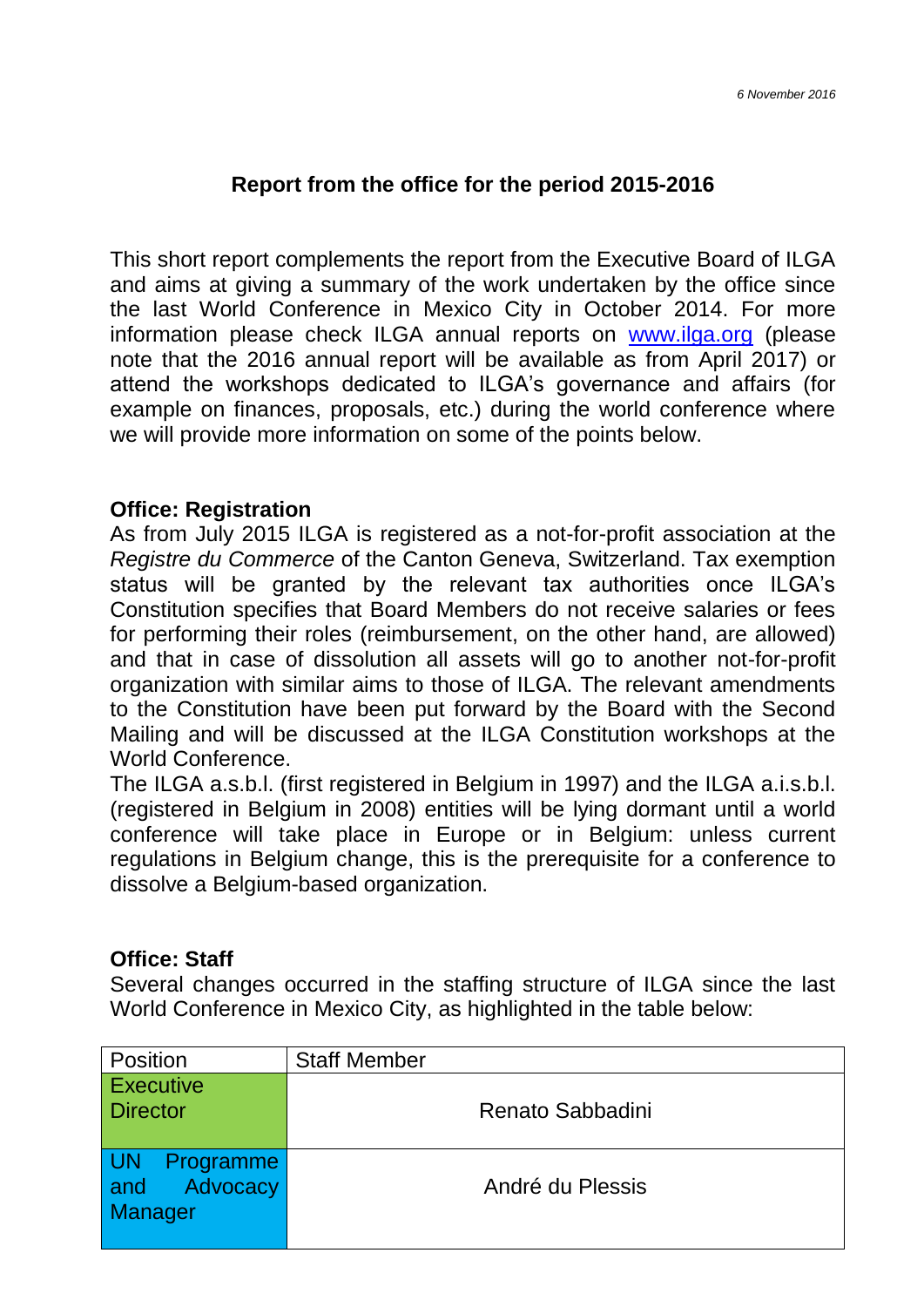| <b>Finance Officer</b>                                                                                                     | 2015)                                                                     | Esperance Kana (until September                |                                                |
|----------------------------------------------------------------------------------------------------------------------------|---------------------------------------------------------------------------|------------------------------------------------|------------------------------------------------|
| <b>Finance</b><br><b>Manager</b><br>(new)<br><i>position)</i>                                                              |                                                                           | Natalia Voltchkova (from June 2015)            |                                                |
| UN<br>Programme<br>Officer (UPR)                                                                                           | Alberto<br><b>Ulises</b><br>Garcia<br>Quero<br>(until<br>October<br>2015) | Diana<br>Carolina Prado<br>(from January 2016) | Mosquera                                       |
| <b>UN</b><br>Programme<br><b>Officer</b><br>(Treaty)<br>Bodies)<br>(new<br><i>position)</i>                                | Helen Nolan (May 2015-July 2016)                                          |                                                | Kseniya<br>Kirichenko (from<br>September 2016) |
| Gender<br><b>Identity</b><br>Gender<br>and<br><b>Expression</b><br>Programme<br><b>Officer</b><br>(new<br><i>position)</i> | Zhan Chiam (from December 2014)                                           |                                                |                                                |
| <b>Membership and</b><br><b>Communication</b><br><b>Officer</b>                                                            | Alessia Valenza (until April 2016)                                        |                                                |                                                |
| Events, Logistics<br>and<br>Administration<br><b>Officer</b><br>(new<br><i>position)</i>                                   |                                                                           |                                                | Senka<br>Juzbasic<br>(from June 2016)          |
| Media<br>and<br>Communication<br>(new position)                                                                            | Daniele Paletta (from June 2015)                                          |                                                |                                                |

A call for application for a new position, i.e. Development and Fundraising Officer, will be published by the end of November 2016, in order to hire a person by February 2017.

In the three regional offices of Buenos Aires (ILGALAC), Johannesburg (PAI) and Hong Kong (ILGA-Asia), supported in part or entirely thanks to funding from the Ministry for Foreign Affairs of Finland, the staff composition has been the following: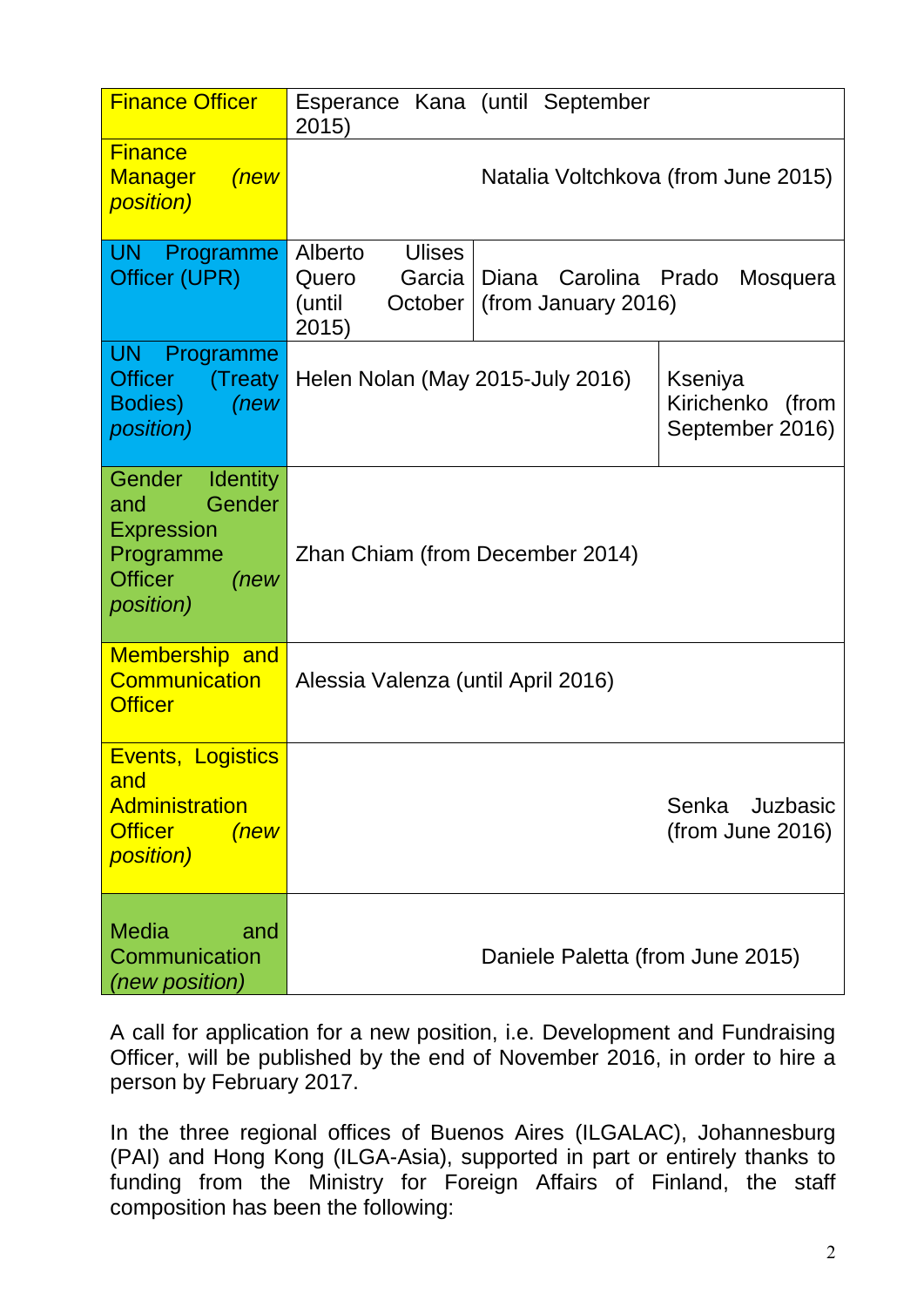- ILGALAC: Pedro Paradiso, Director, and Paul Caballero, Communication and Administration Officer.
- PAI: Lame Olebile, Coordinator until February 2015; Jacobus Witbooi, Coordinator from May 2015 until May 2016, currently Programmes Director; Latheem Nair, Communication Officer from September 2015 to July 2016; Monica Tabengwa, Director from June 2016.
- ILGA-Asia: Sattara Hattirat, Coordinator until August 2016; Vu Lieu Anh, Coordinator from October 2016.

The office of ILGA-Asia will move from Hong Kong to Bangkok.

# **Finances and funding**

The budget has registered a growth from 1,220,000 EUR in 2014 to almost 1,500,000 EUR in 2016 (please refer to the accounts and financial reports in the 2<sup>nd</sup> and 3<sup>rd</sup> mailings for details), as a result of increased funding by four governments (Sweden, Finland, the Netherlands and Norway) and two Foundations (Arcus and Open Society Institute), and the arrival of new funders like the European Commission (in relation to the protectdefenders.eu project) and the Ford Foundation. The fact that ILGA passed an 'equivalence determination test' in 2015 with a specialized firm in the US (to see whether or not ILGA could be compared to a charity according to US Law), means that funding from US based funders is for general support and not project-specific, thus adding to the core funding coming from Sida and therefore allowing greater flexibility and freedom for ILGA when allocating resources to the various chapters of the budget.

The adoption by the Board of a Finance Manual (March 2015), the hiring of a Finance Manager (Natalia Voltchkova, from June 2015) and having the 2015 accounts audited by KPMG Switzerland increased the profile of our organization in terms of transparency, efficiency and accountability.

As far as development and fund-raising are concerned, in view of the current uncertainties of the funding environment, with governmental support less certain in the future due to the impact of the current refugee crisis in Scandinavia (and the concrete possibility of cuts to international aid and development funding due to public opinion pressure) and private support of LGBTI-friendly funding organisations facing requests of support from a growing number of organisations, ILGA intends to diversify its sources of income by hiring an in-house human resource who can take care of the fund-raising needs of the organisation with a unified approach. The hiring of said professional is planned for February 2017.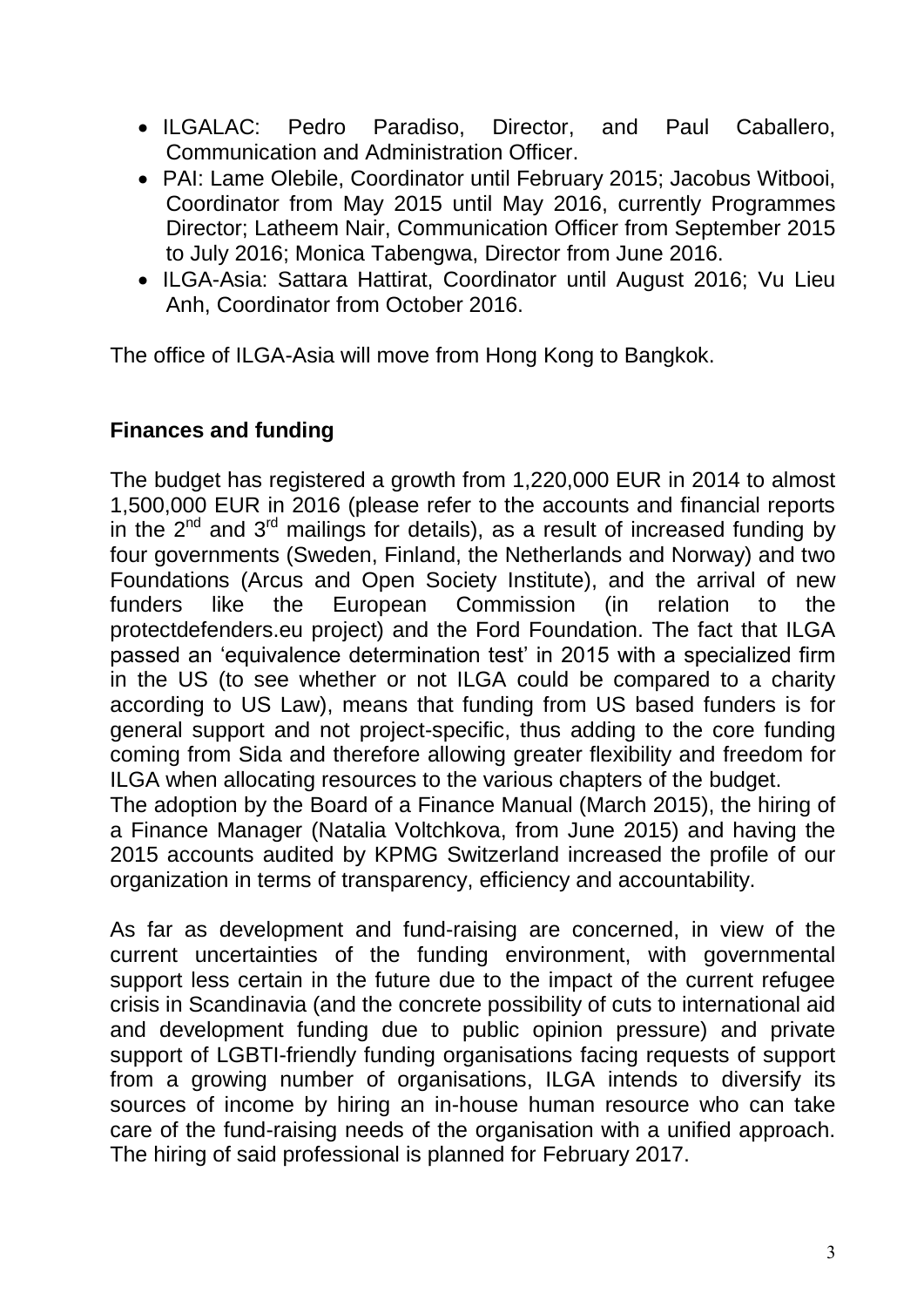For more information on these subjects, please attend the workshop on finances during the conference (refer to the conference programme for the exact date and time).

# **Membership**

ILGA's membership increased by more than 10% in two years, from 1029 at the end of 2014 to close to 1200 in 2016 (as this year has not finished yet), showing a growth of confidence by many organisations of the LGBTI global movement for ILGA, which at the same time places a greater responsibility on ILGA to respond to the expectations of the membership. The extraordinary work of the regional offices, particularly in connection with the organization of the regional conferences, represents the most important asset in guaranteeing that the expectations of the members in the regions will not be disappointed.

Regrettably, the new membership database, which supplanted the previous one in October 2015, has not performed according to expectations: too many actions which should be straightforward (e.g. producing excel file of members list based on regions or files with updated payments on a regional scale, or files with the most recent applicants for membership) have to be performed by the staff manually or by a specialised technician. The cause of this state of affairs is to be traced to the company originally contracted for the creation of the new database, which was unable to complete the work, which had in turn to be contracted to a new company, which struggled with the source codes of the former company. Three new specialists were consulted in the last year and all of them eventually suggested only one possible course of action: designing a new database from scrap. A new contractor, with very positive credentials from ILGA-Europe, will be contracted as from January 2017.

## **ILGA programmes and activities**

The programme and activities of ILGA revolve around the three strategic objectives of the 2014-2018 Strategic Plan:

- *Strategic Objective 1. Become a representative voice of LGBTI civil society within international organisations, particularly the United Nations, through collaboration, engagement, support of members and partners.*
- *Strategic Objective 2. Promote diversity, advance equality and effective application and enjoyment of human rights standards and principles without discrimination based on sexual orientation, gender identity and/or gender expression, and sex (intersex).*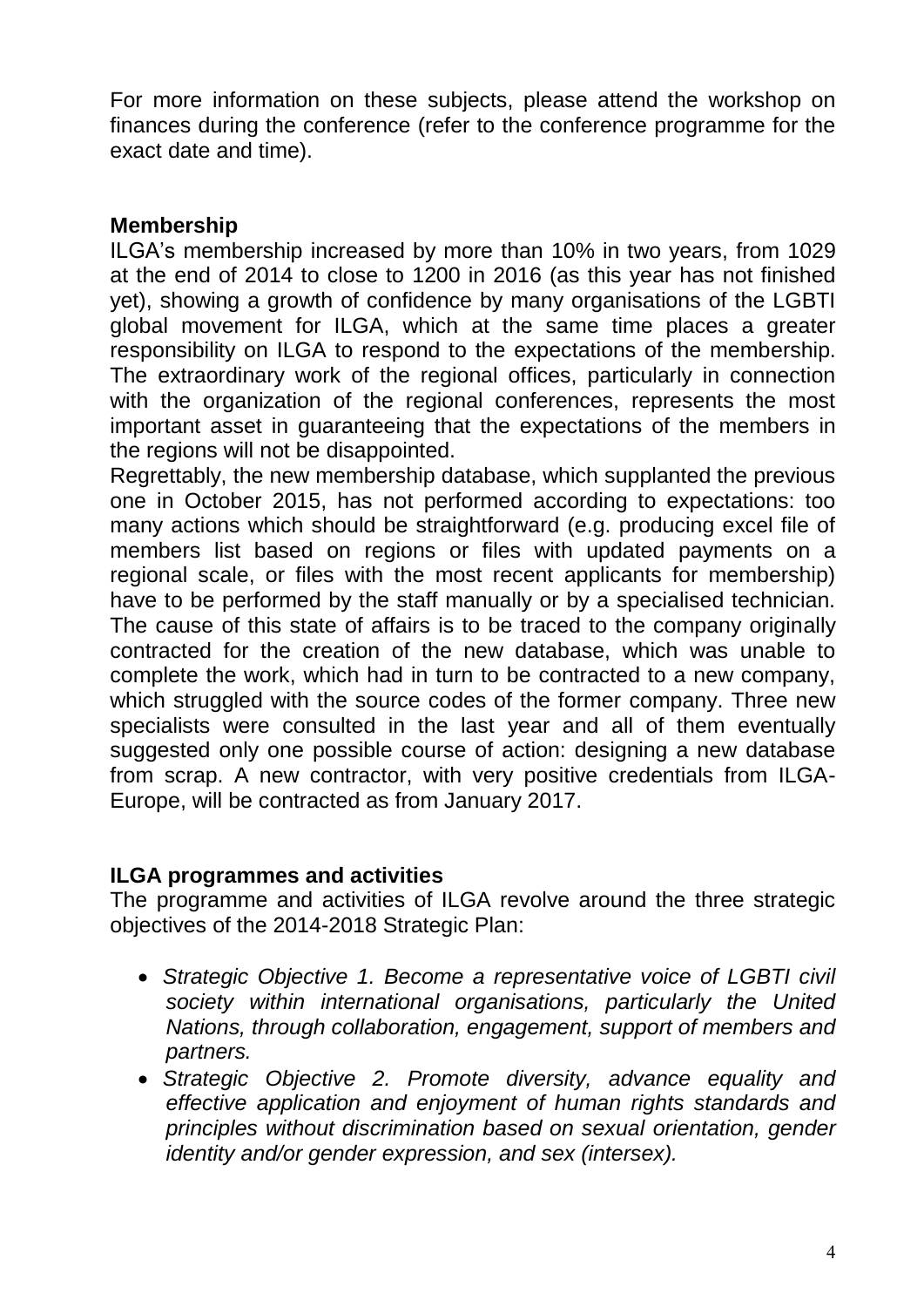*Strategic Objective 3. Reinforce and develop ILGA's organisational capacity (Executive Board, Regions and Members) to achieve social and institutional change.*

At the core of Strategic objective 1 are the **UN related activities**, which cover the monitoring of LGBTI related issues discussed at the general sessions of the **Human Rights Council**, the submissions of reports (either by ILGA or its member organisations) to the same Council within the framework of the **Universal Periodic Review** and the submissions of reports (again, either by ILGA or its member organisations) to **Treaty Bodies** and **Special Procedures**.

The UN Programme of ILGA has expanded considerably over the last three years as has the team working on it (from 1 to 3 staff members), and more and more LGBTI activists around the world are becoming more familiar with the UN system and realize the advantages and the impact, also and especially at local/national level, of engaging with it. Furthermore, The UN Team of ILGA has provided **training** both in Geneva and at regional conferences, while populating the ILGA website with news items, advocacy tools and reports, written in-house or in partnership with other organisations, like **"Sexual Orientation, Gender Identity and Expressions, Sexual Characteristics at the UPR"** (in partnership with Arc-International and the International Bar Association).

The success of the programme owes a lot also to the positive collaboration between ILGA and its member organisations and allies, both very active during Human Rights Council sessions, as in the case of the campaign to establish a UN Independent Expert On Sexual Orientation and Gender Identity, i.e. Arc-International, COC The Netherlands, RFSL, and ISHR, GATE and Human Rights Watch.

At core of Strategic objective 2 are **research and communication** activities aimed in part at providing better tools for LGBTI activists to educate their respective governments as to the impact of certain policies in relation to the rights of LGBTI people, and in part to educate the general public, the media, academia and governmental or international agencies on the discrimination and persecution faced by LGBTI people in many countries as well as on the concrete impact (or lack thereof) of legislative changes (positive or negative) in relation to LGBTI rights.

These activities have also expanded in the last three years, thanks to the improvements to the **State-Sponsored Homophobia report**, the launch of a partnership with the Canadian data company Riwi which led to the first **global survey on attitudes towards LGBTI people** (65 countries, 96,000 responses in 2016) and the launch of a **Gender Identity and Gender Expression Programme**, which not only has put the basis for greater collaboration between ILGA and main trans\* led organisations like Transgender Europe, APTN and GATE, and produced (together with the UN Programme Officer for Treaty Bodies) resources like **"Advocating on**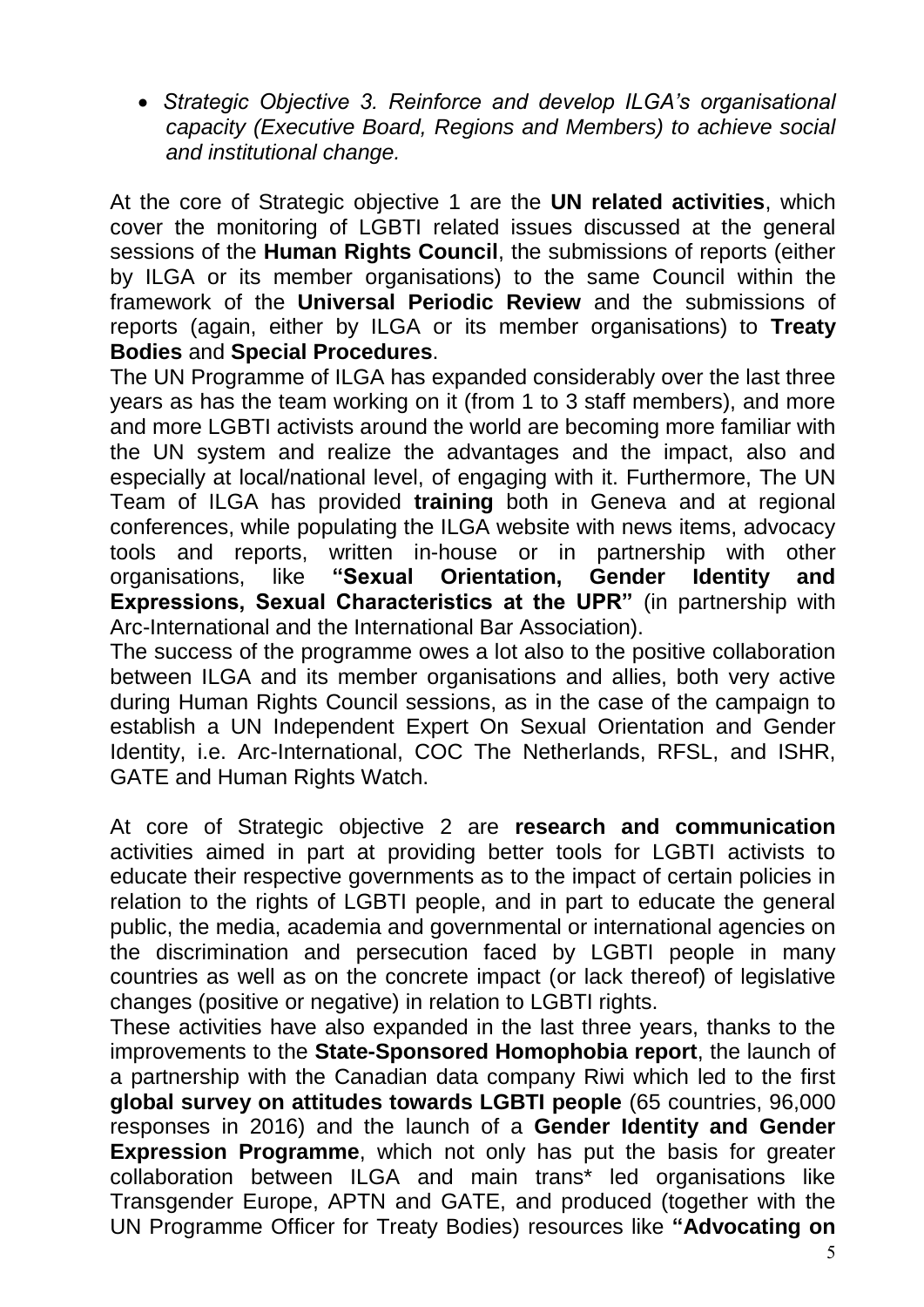**Gender Identity and Gender Expression at the Committee on Economic, Social and Cultural Rights"**, but will also result in the productions of **Trans\* Legal Mapping Reports**.

In terms of Media and Communication, the presence of ILGA in social media has increased constantly in the last 18 months, with likes of our **Facebook** page going from 5,800 to 9,300 and **Twitter** followers from 8,400 to 13,100, while more and more mainstream media around the world quote ILGA reports (more than 70 in 2016).

At the core of Strategic objective 3 are activities aimed at the further **development of the head office based in Geneva as well as of the regional structures** based in Latin America and the Caribbean, Africa and Asia, both in terms of support to their operations and human resources and of support in the organisation of their respective regional conferences, as well as the organisation of the World Conference, and, as from October 2015, the activities that fall under the EU-funded protectdefenders.eu project.

While the number of staff members has grown over the years (see above), we organised also a number of trainings and staff retreats – facilitated by external professionals – to elicit feedback from all the staff members and to ensure ownership of the programmes implemented; as a result staff meetings and supervision meetings have reduced in frequency, but increased in efficiency. As the organisation continues to grow and develop, a new configuration of the staffing structure, in terms of teams, will be needed, to ensure the optimisation of the available resources.

The support for regional activities in 2015 and 2016 consisted mainly of direct support for staff and/or renting costs and of contribution to the regional conferences (Taiwan 2015, Wellington 2016, Johannesburg 2016; ILGALAC will have its conference in 2017).

Protectdefenders.eu is the **European Mechanism for Human Rights Defenders.** ILGA takes part in this project together with other 10 non-LGBTI Human Rights NGOs (the Consortium is led by Frontline Defenders), and provides digital security trainings to LGBTI activists in Africa (the frist such training took place in Johannesburg in May 2016), in Asia and in Latin America, while producing leaflets in 7 languages to advertise among LGBTI human rights defenders the existence of the 24/7 helpline for activists in need of urgent relocation or financial help to strengthen the security of the premises of their organisations, and producing videos on activists who benefitted from the mechanism in the previous year.

### **A glimpse into the future**

As ILGA grows from strength to strength, in terms of staffing, output, finances and presence in the regions, it becomes exciting to picture the possible futures of ILGA: the main hub for LGBTI rights advocacy at the